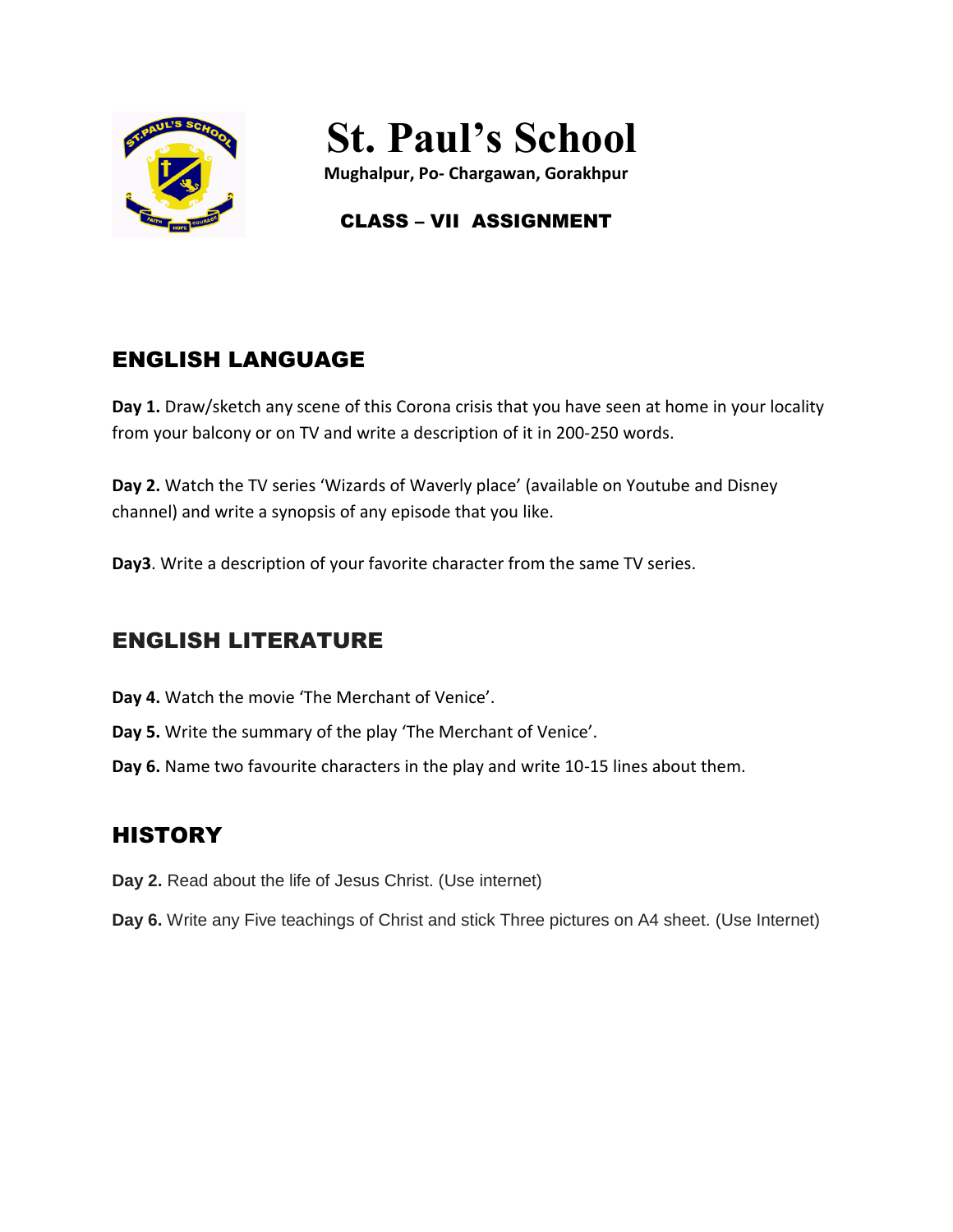# GEOGRAPHY

## **DAY- 4**

- 1. Define weather. Differentiate between weather and climate.
- 2. What type of climate is found in our country? (Search it on Google)

## **DAY-6.**

- 1. What are the elements of weather and climate?
- 2. Define barometer. How is it useful? (Search on Google)

# MORAL SCIENCE

#### **DAY 1.**

- 1. Mention the importance of reading books (write one paragraph).
- 2. Write five ways in which you can help poor and needy during the quarantine days.

## **DAY 2.**

- 1. Explain the statement in your own words "Speaking is silver but silence is golden" (importance of silence\*).
- 2. Write five ways to show love and care for your pets.

## MATHEMATICS

Weekly Assignment With the help of the link provided solve the questions related to the following chapter.

**Day 1 & Day 2 -** Exponents Exercise C (Q 1 to Q 33) *[\(http://ncert.nic.in/ncerts/l/heep208.pdf\)](http://ncert.nic.in/ncerts/l/heep208.pdf)*

**Day 3 & Day 4 -** Profit, Loss and Discount *[\(https://www.math-only-math.com/support](https://www.math-only-math.com/support-files/worksheets-on-profit-and-loss.pdf)[files/worksheets-on-profit-and-loss.pdf\)](https://www.math-only-math.com/support-files/worksheets-on-profit-and-loss.pdf)* 

**Day 5 & Day 6 -** Percentage Exercise 7 A and 7 B [\(https://www.oup.com.au/\\_\\_data/assets/pdf\\_file/0025/58273/Insight-Maths-8-SBCh7.pdf\)](https://www.oup.com.au/__data/assets/pdf_file/0025/58273/Insight-Maths-8-SBCh7.pdf)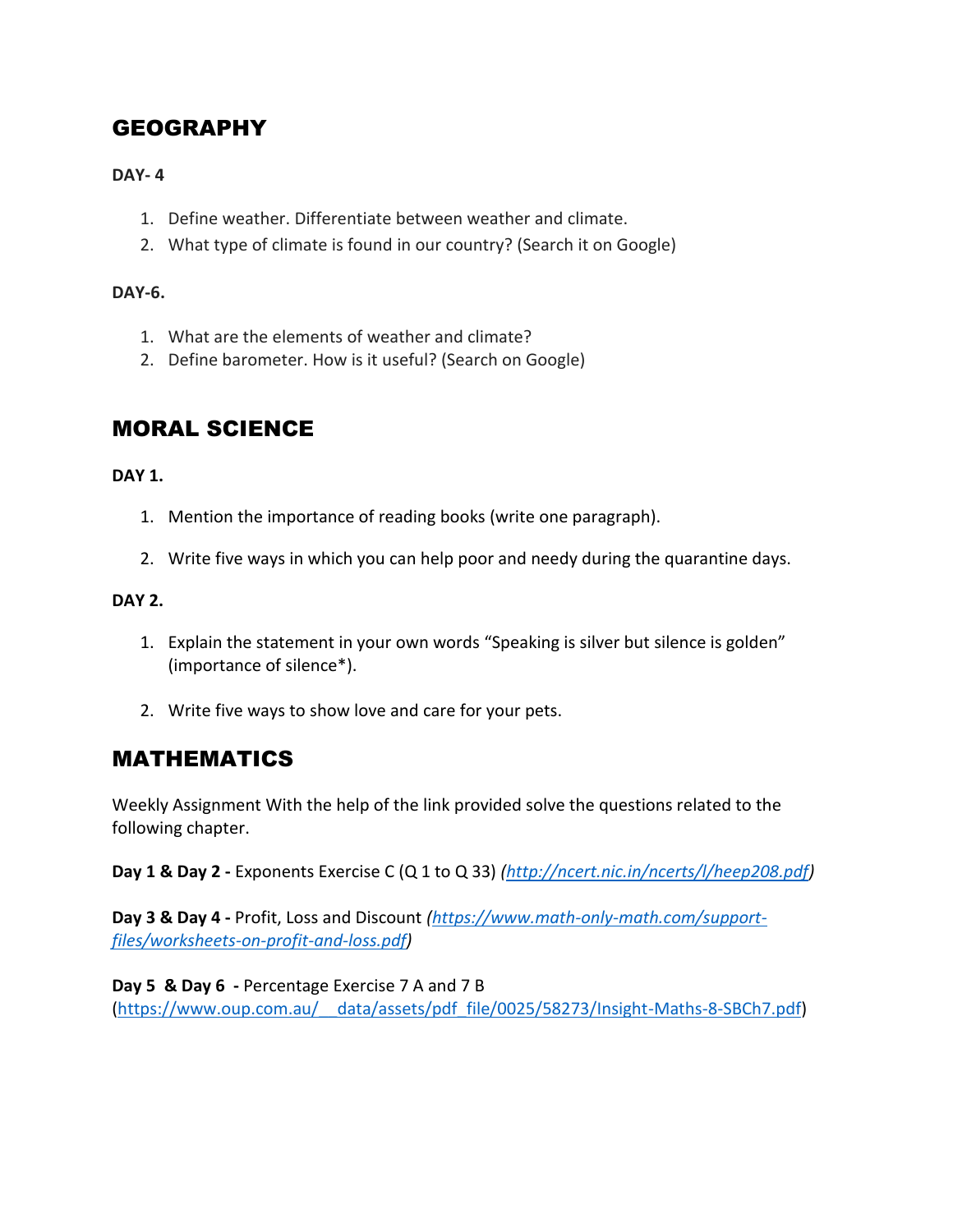## PHYSICS

- **Day 1.** What do you mean by uniform and non-uniform motion? Explain with the help of example.
- **Day 2.** Differentiate between Kinetic Energy and Potential Energy.
- **Day 3.** Explain Law of Conservation of Energy with the help of an example.
- **Day 4.** What is Lateral Inversion? Explain with the help of an example.
- **Day 5.** What is reflection? State the two Laws of Reflection.
- **Day 6.** Draw the diagram of Dry cell and Electric Bell.

*Note: Take the help of Internet to answer the above questions.*

## **CHEMISTRY**

#### **DAY1.**

- 1. Mention two important uses of the following rocks/ minerals:
- a) Gypsum *[\(https://en.wikipedia.org/wiki/Gypsum\)](https://en.wikipedia.org/wiki/Gypsum)*
- b) Lime stone *[\(https://en.wikipedia.org/wiki/Limestone\)](https://en.wikipedia.org/wiki/Limestone)*
- *c)* Diamond *[\(https://en.wikipedia.org/wiki/Diamond\)](https://en.wikipedia.org/wiki/Diamond)*
- 2. We should consider the possibility of recycling paper rather than burning it. Write in short about method of recycling paper (five lines). *[\(https://en.wikipedia.org/wiki/Paper\\_recycling\)](https://en.wikipedia.org/wiki/Paper_recycling)*

#### **DAY2.**

1. Describe what is happening in the following pictures A, B, C.

*[\(https://www.toppr.com/ask/question/how-will-you-show-that-air-supports-burning/\)](https://www.toppr.com/ask/question/how-will-you-show-that-air-supports-burning/).* 



2. Draw, label and colour water cycle *[\(https://gpm.nasa.gov/education/water-cycle\)](https://gpm.nasa.gov/education/water-cycle).*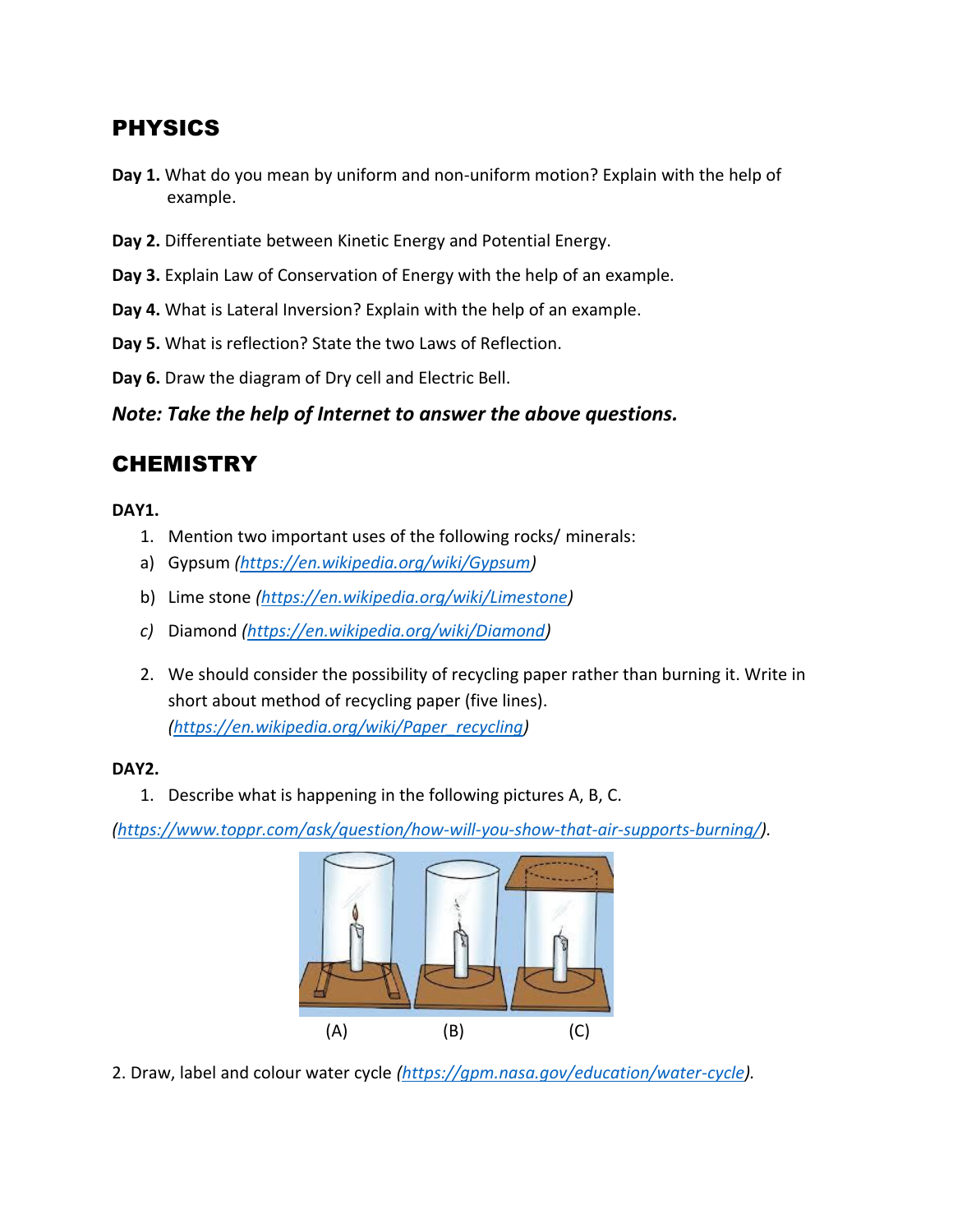#### **DAY3.**

- 1. Define the following terms with the help of suitable examples:
	- a) Element *[\(https://www.dictionary.com/browse/element\)](https://www.dictionary.com/browse/element)*
	- b) Compound *[\(https://www.dictionary.com/browse/compound?s=t\)](https://www.dictionary.com/browse/compound?s=t)*
	- c) Mixture *[\(https://www.dictionary.com/browse/mixture?s=t\)](https://www.dictionary.com/browse/mixture?s=t)*
- 2. Write the symbols of the following elements (copy the table as it is in your notebook) *[\(https://periodic.lanl.gov/list.shtml\)](https://periodic.lanl.gov/list.shtml)*

| <b>ELEMENT</b> | <b>SYMBOL</b> |
|----------------|---------------|
| 1. Calcium     |               |
| 2. Magnesium   |               |
| 3. Aluminium   |               |
| 4. Zinc        |               |
| 5. Iron        |               |
| 6. Lead        |               |
| 7. Copper      |               |
| 8. Silver      |               |
| 9. Gold        |               |
| 10. Hydrogen   |               |

# BIOLOGY

- 1. Get atleast ten edible items from your kitchen. Find out their medicinal properties and write them down in a journal made by you at home using sheets of paper from old note books. (You can use your creative ideas.)
- 2. Find out two recipes from your mother that are prepared in Indian homes to keep us away from cough and cold. Write them down in your journal.
- 3. Prepare a list of the countries that are badly affected by COVID-19 beginning from the most.
- 4. Write all the methods of prevention from COVID-19.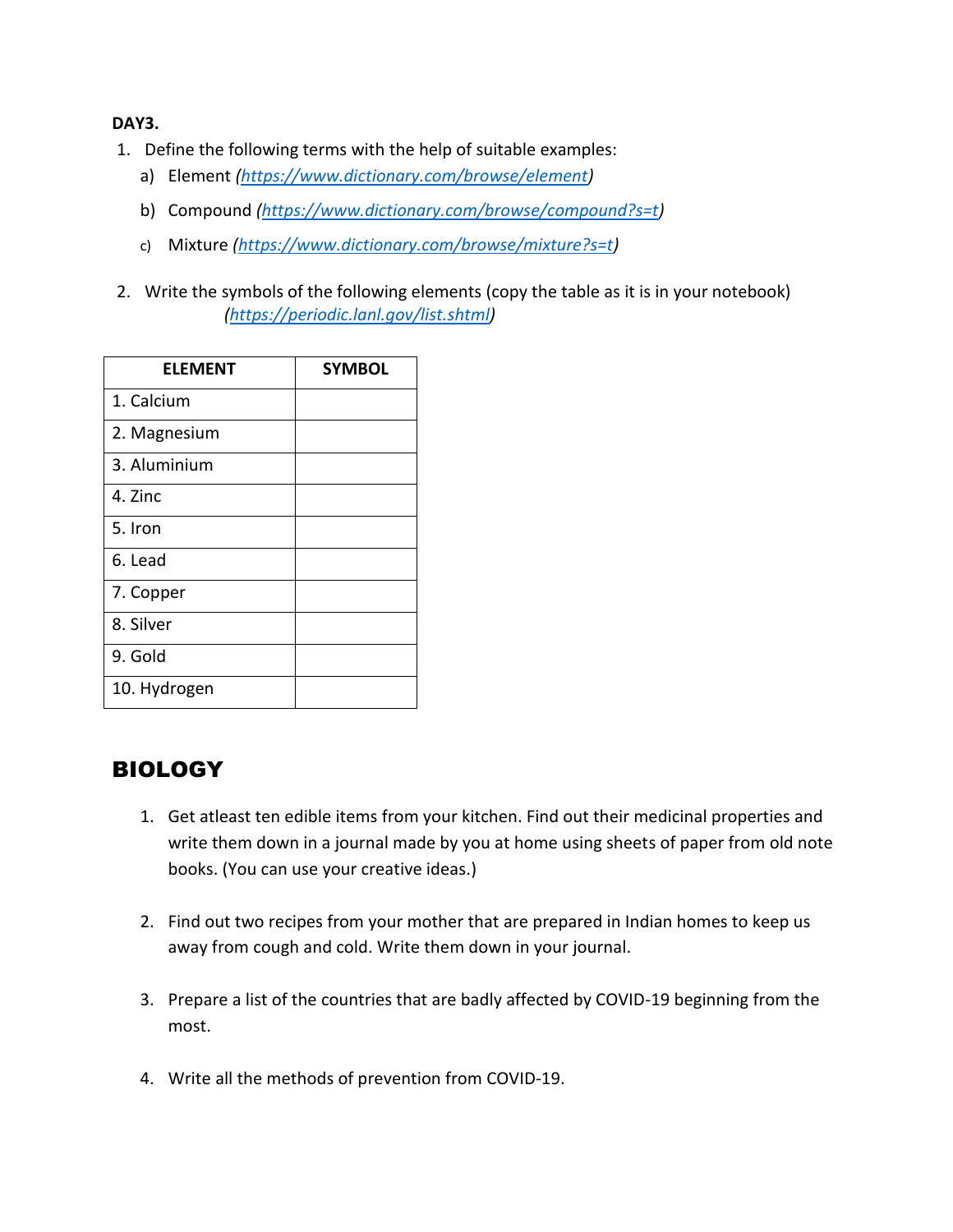### **HINDI**

**प्र01.** संयुक्त व्यंजन तथा विसर्ग के 10–10 शब्द लिखिए शब्दों में संयुक्त व्यंजन को रेखांकित जरूर करें। प्र02. खाली स्थान में उचित मुहावरे चुनकर लिखिए। क. दादाजी ने विनीत से देर से घर लौटने के बारे में पूछा तो वह ............. ख, आकांक्षा के परीक्षा में कम अंक आए तो आभा ने रिश्तेदारों में .................. ग. तान्या वार्षिक परीक्षा में अच्छे अंक लाने के लिए ................ घ. सेठ अमीरचंद की नए व्यापार में ................. ड. दिन रात पढने पर भी मनीषा के कम अंक आए तो उसका ................. प्र03. गोले में दिए गए शब्दों के विशेषण बनाकर उन्हें त्रिभुज में लिखिए। प्रकृति आगे परिवार चाचा चमक लालच प्र04. हिन्दी महीनों के नाम क्रमबद्ध लिखिए **प्र05.** अपने पसंदीदा त्योहार का चित्र बनाकर उसके बारे में वर्णन करिए।

## **SANSKRIT**

 $\mathbf{r}$ 

**प्र01.** 'बालक' का शब्दरूप याद कीजिए एवं दो बार लिखिए।

प्र02. 'पठ्' अथवा 'गम्' धातुरूप लट्, लृट, लड्. एवं लोट लकार में याद करते हुए दो बार लिखकर अभ्यास कीजिए।

तक

प्र03. विलोम पदों का मिलान कीजिए ।

| w        | τч      |
|----------|---------|
| उच्चै:   | पातालम् |
| आकशः     | नीचै:   |
| सरलाः    | अपमानित |
| सम्मनितः | कुटिला  |